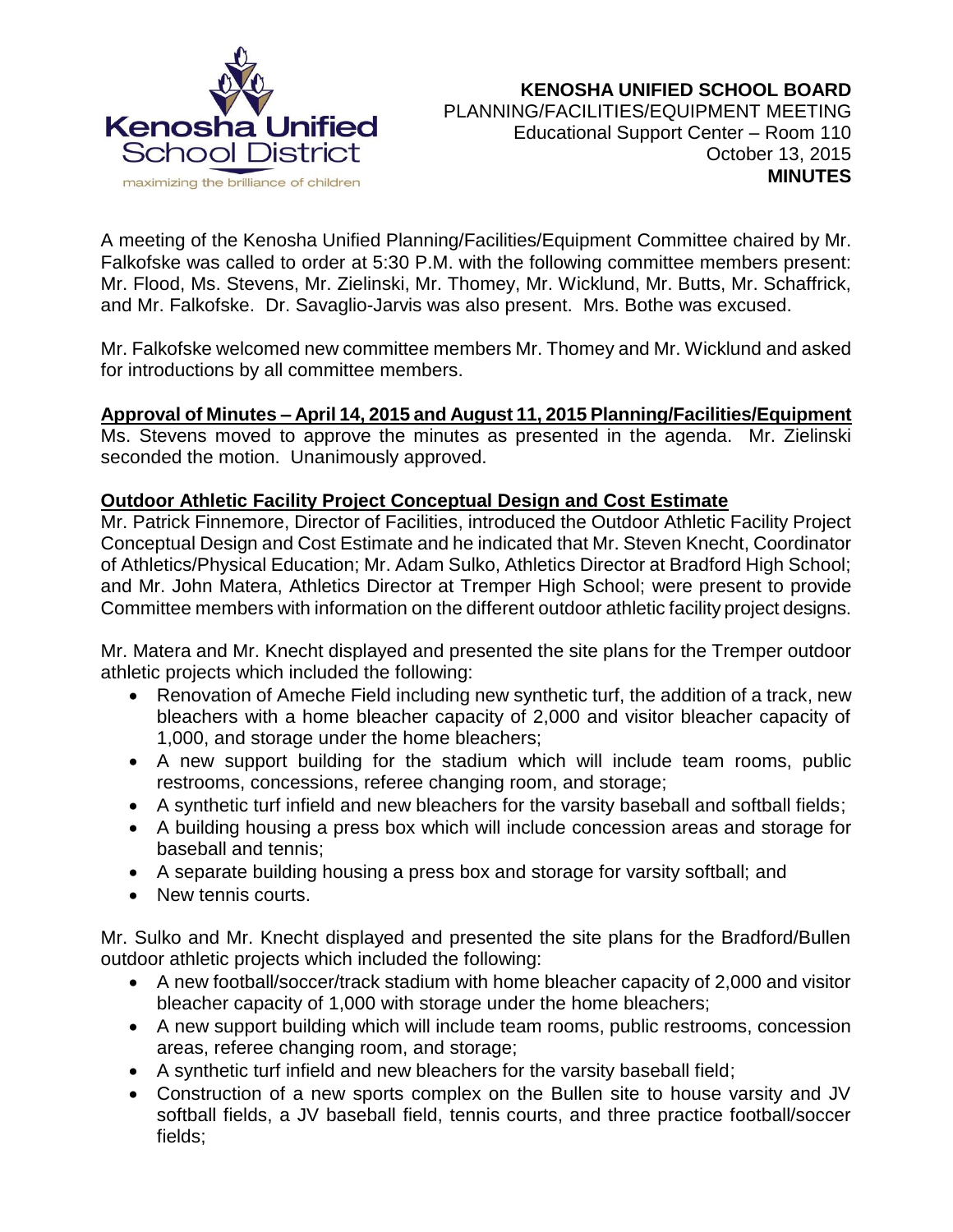- A building housing a press box which will also include concession areas, and storage for softball, tennis and baseball; and
- An expanded parking lot on the north side of Bradford.

Mr. Knecht displayed and presented the site plan for Indian Trail which included a synthetic turf infield and new bleachers for the varsity baseball and softball fields. Mr. Finnemore noted that the resurfacing of the track at Indian Trail is also included but not noted on the site plan.

Mr. Finnemore noted the cost estimate summary for the outdoor projects, the proposed project timeline, and the request for authorization to make any necessary amendments to the lease agreement with the City.

Mr. Finnemore and Mr. Knecht answered questions from committee members.

Ms. Stevens moved to forward the Outdoor Athletic Facility Project Conceptual Design and Cost Estimate to the full Board for consideration. Mr. Flood seconded the motion. Unanimously approved.

### **Information Item**

Mr. Finnemore indicated that a Capital Projects Update was included in the agenda; however, due to time constraints, unless there were questions, he would present the information at next month's meeting. There were no questions by committee members.

### **Future Agenda Items**

Dr. Savaglio-Jarvis noted that an Amendment to the Anderson Park Lease Agreement would be presented to the Committee in November or December as noted in the agenda.

Ms. Stevens moved to adjourn the meeting. Mr. Zielinski seconded the motion. Unanimously approved.

Meeting adjourned at 6:14 P.M.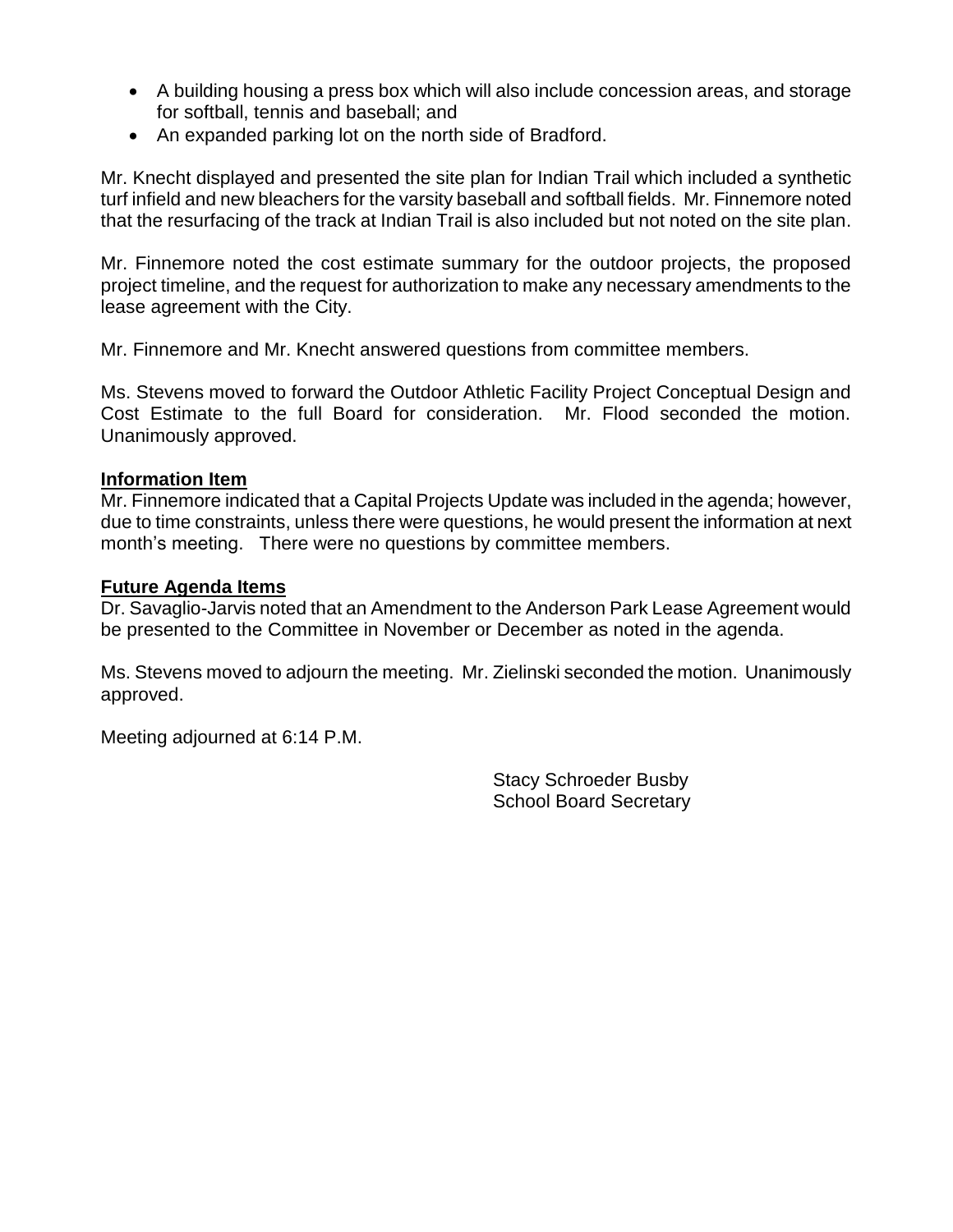

A meeting of the Kenosha Unified Personnel/Policy Committee chaired by Mrs. Snyder was called to order at 6:22 P.M. with the following committee members present: Ms. Stevens, Mrs. Gentner, Mrs. Hamilton, Mr. Moore, Mrs. Stephens, Mr. Jenewein, and Mrs. Snyder. Dr. Savaglio-Jarvis was also present. Mr. Kunich and Mrs. Dahl were excused.

Mrs. Snyder welcomed new committee members Mrs. Gentner, Mr. Moore, and Mr. Jenewein and asked for introductions by all committee members.

### **Approval of Minutes – September 8, 2015 Personnel/Policy**

Mrs. Stephens moved to approve the minutes as presented in the agenda. Mrs. Gentner seconded the motion. Unanimously approved.

### **Policy and Rule 5436 - Weapons**

Dr. Savaglio-Jarvis introduced Policy and Rule 5436 – Weapons and indicated that School Board member Dan Wade has suggested revisions to the policy which would define any knife as a dangerous weapon as well as razor blades and box cutters.

Dr. Bethany Ormseth, Assistant Superintendent of Secondary School Leadership, was present and answered questions from Committee members.

Mr. Jenewein noted a typo in the third bullet of the policy and suggested that the word "sprint" be changed to "spring."

Ms. Stevens moved to forward Policy and Rule 5436 – Weapons, with the correction of the typo noted above, to the full Board for consideration. Mrs. Stephens seconded the motion. Unanimously approved.

### **Information Item**

There were no questions on the Recommendations Concerning Appointments, Leaves of Absence, Retirements and Resignations.

### **Future Agenda Items**

Dr. Savaglio-Jarvis noted that a report regarding Home School Participation in Extra-Curricular Activities would be presented in November as noted in the agenda.

Mr. Moore moved to adjourn the meeting. Mrs. Gentner seconded the motion. Unanimously approved.

Meeting adjourned at 6:31 P.M.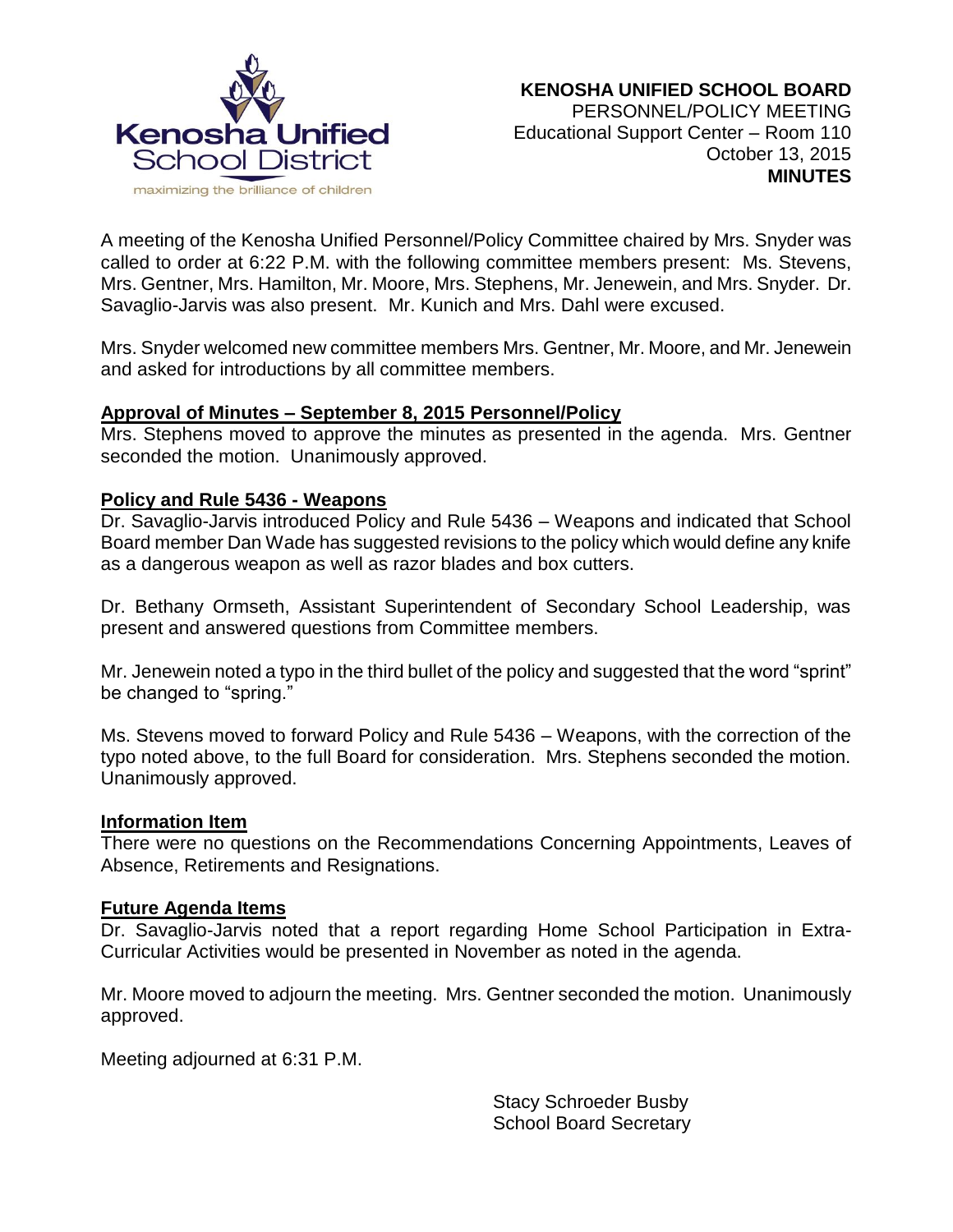

A joint meeting of the Kenosha Unified Audit/Budget/Finance and Personnel/Policy Committee chaired by Mrs. Snyder was called to order at 6:34 P.M. with the following committee members present: Ms. Stevens, Mrs. Gentner, Mrs. Hamilton, Mr. Moore, Mrs. Stephens, Mr. Jenewein, Mr. Wade, Mr. Flood, Mr. Falkofske, Mr. Aceto, Mrs. Dawson, Mr. Holdorf, Mr. Battle, Mr. Leipski, Mr. Lawler, and Mrs. Snyder. Dr. Savaglio-Jarvis was also present. Mr. Kunich, Mrs. Dahl, and Mr. Kent were excused.

### **Information Item**

Mr. Kristopher Keckler, Executive Director of Information and Accountability, presented the 2015-16 Official Third Friday Enrollment. He noted a District-wide enrollment decrease of - 213 students, from 22,474 students in 2014-15 to 22,261students in 2015-16. Elementary school enrollment decreased by -266 students mainly due to both the noticeable decline in birth rates and the continued KTEC growth. Middle school enrollment decreased by -216 students (also related to the grade 6 expansion for KTEC), and high school enrollment increased by +155 students.

Mr. Keckler distributed an updated Appendix 1 and new information provided in Appendix 2 and Appendix 3, which was not available until after the agenda was finalized. Appendix 1 contained the official enrollment for school year 2015-16, Appendix 2 contained the total enrollment by school, and Appendix 3 contained class size averages by school. Mr. Keckler informed Committee members that additional teachers were added at EBSOLA (CAkindergarten), McKinley (kindergarten), Roosevelt (grade 5), Southport (grade 4), and Curtis Strange (kindergarten) in response to the high classroom sizes noted in Appendix 3 for those particular schools/grades.

Mr. Keckler and Ms. Renee Blise, Research Coordinator, answered questions from Committee members.

## **Future Agenda Items**

There were no future agenda items noted.

Ms. Stevens moved to adjourn the meeting. Mr. Battle seconded the motion. Unanimously approved.

Meeting adjourned at 6:52 P.M.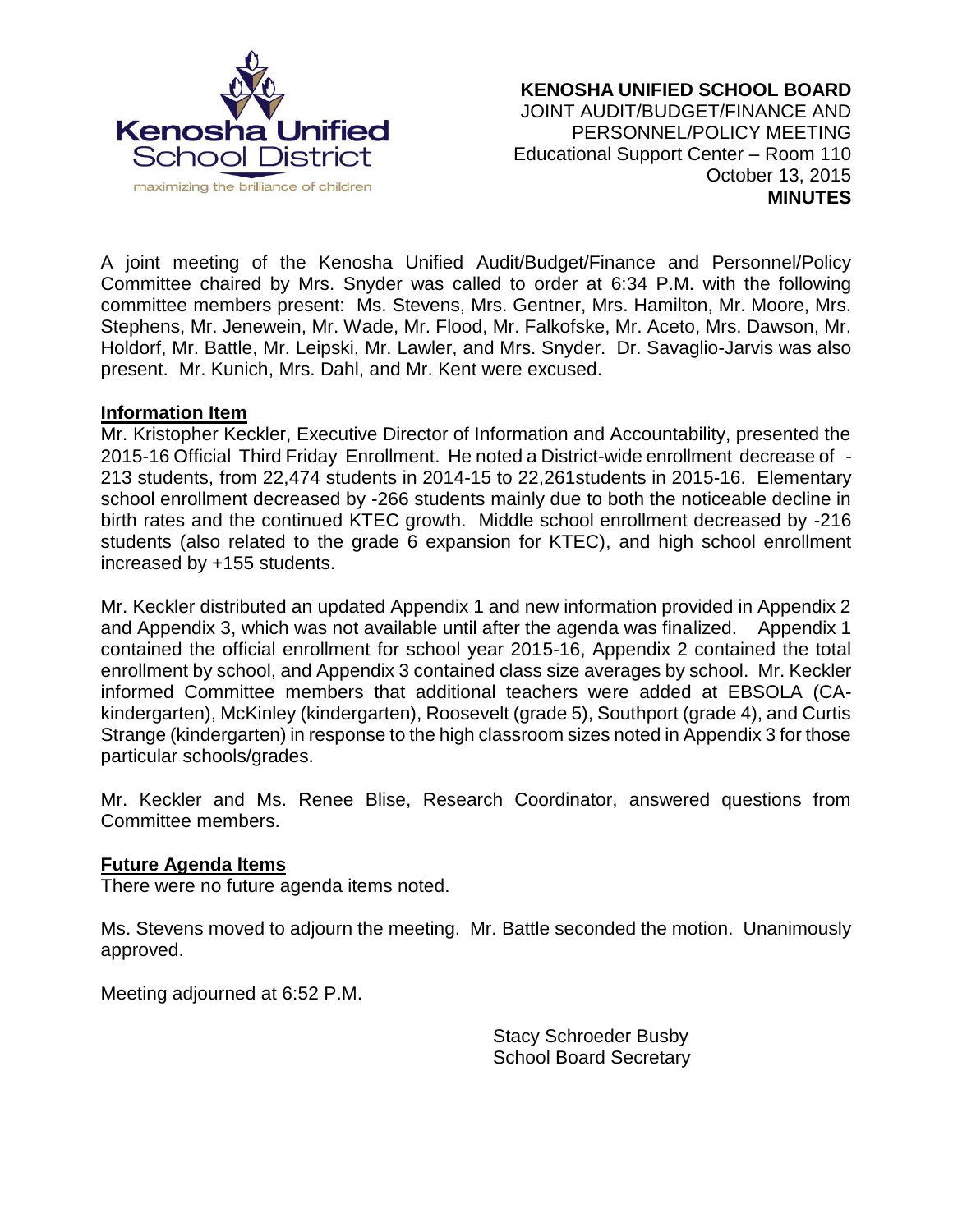

A meeting of the Kenosha Unified Audit/Budget/Finance Committee chaired by Mr. Wade was called to order at 6:54 P.M. with the following committee members present: Mr. Flood, Mr. Falkofske, Mr. Aceto, Mrs. Dawson, Mr. Holdorf, Mr. Battle, Mr. Leipski, Mr. Lawler, and Mr. Wade. Dr. Savaglio-Jarvis was also present. Mr. Kent was excused.

Mr. Wade welcomed new committee members Mr. Battle, Mr. Leipski, and Mr. Lawler and asked for introductions by all committee members.

# **Approval of Minutes – June 9, 2015 Audit/Budget/Finance, June 9, 2015 Joint Audit/Budget/Finance and Curriculum/Program, and August 11, 2015 Audit/Budget/Finance**

Mr. Falkofske moved to approve the minutes as contained in the agenda. Mr. Flood seconded the motion. Unanimously approved.

# **Change in Fiscal Year 2014-2015 Adopted Budget**

Mr. Tarik Hamdan, Chief Financial Officer, presented the Change in Fiscal Year 2014-2015 Adopted Budget. He indicated that from time to time there is a need to modify or amend the adopted budget for a variety of reasons. When doing this, state statutes require that official modifications to the adopted budget be approved by two-thirds (2/3) majority of the Board and that there be a publication of a Class 1 notice within ten (10) days of board approval. He noted that the requested budget modifications to the 2014-2015 budget are listed in the report with the majority of the changes being a result of carryover notifications determined to be available for various grants after the budget was formally adopted. Other grant awards (e.g. Ed Foundation, mini-grants) were also received after the adoption of the budget. These grant awards conform to existing board policy and have been previously shared with the board of education through the approval of the grant and/or through the grant summary reports.

Mr. Battle moved to forward the Change in Fiscal Year 2014-2015 Adopted Budget to the full Board for approval and that the Class 1 notice be published within ten days of the official board adoption. Mr. Leipski seconded the motion. Unanimously approved.

## **2014-2015 Budget Carryovers to the 2015-2016 Budget**

Mr. Hamdan presented the 2014-2015 Carryovers to the 2015-2016 Budget. He indicated that historically the District has prohibited the carryover of unutilized budget authority from one fiscal year to the next. However, occasionally purchases that were authorized but not fully paid for by the close of the respective fiscal year lead to a request to carry budget dollars over to the next year to cover those expenses. In addition, there are several exceptional items that are potentially carried over from year to year. Therefore, Administration is requesting to carryover the following to the 2015-2016 fiscal year budget:

| <b>Site Requested Carryover</b>   | \$254,800 |
|-----------------------------------|-----------|
| Donation and Mini Grant Carryover | \$197,836 |
| Total Carryover                   | \$452,636 |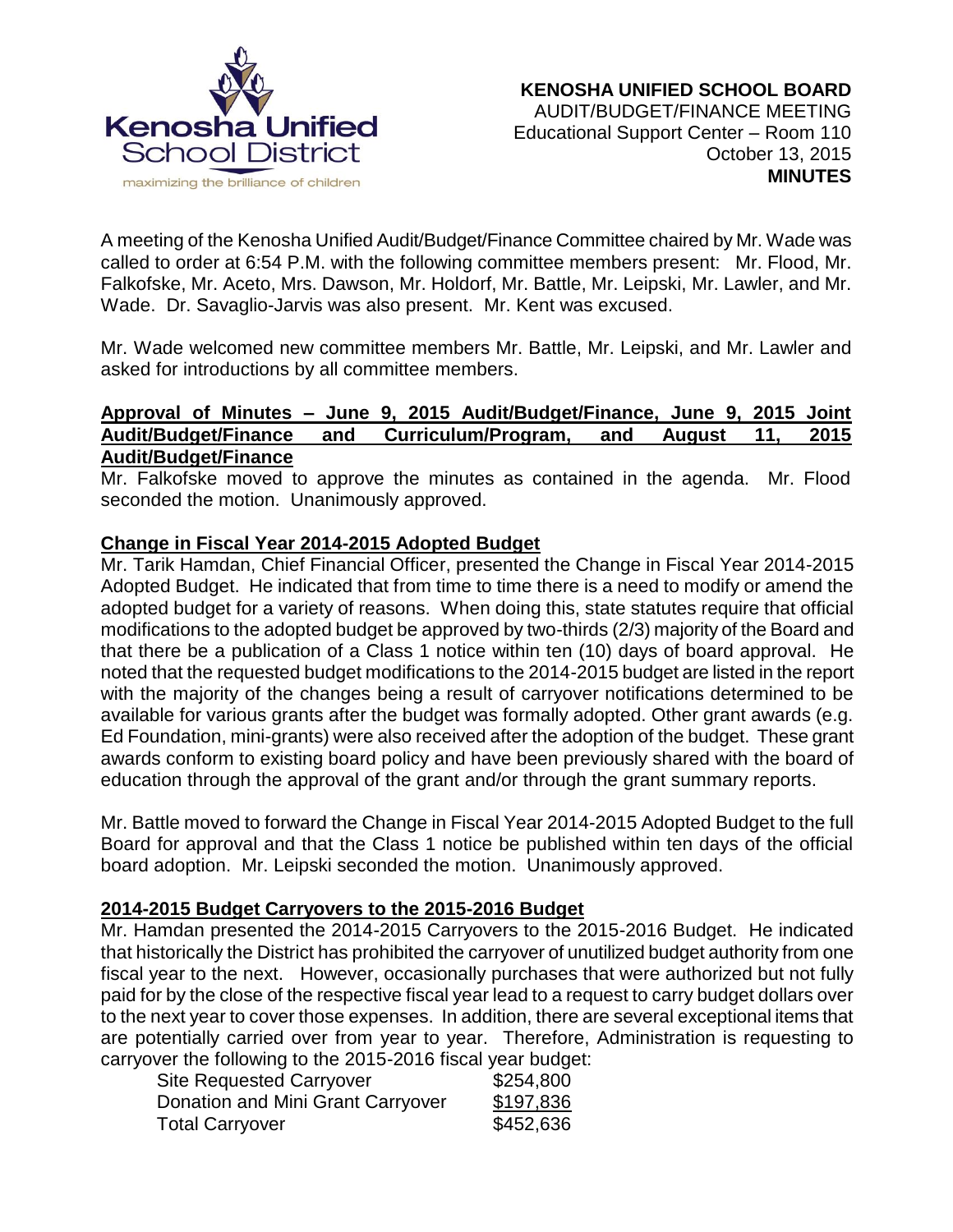Mr. Hamdan explained that charter schools are allowed carryover of any unspent general fund dollars, as stipulated in their individual contracts with the district. This is necessitated due to the unique funding of the schools, the responsibility they have for their entire budget, and their responsibility for future major maintenance issues or technology replacement not funded by the district. Starting fiscal year 2013, charter school carryovers were accounted for as assigned portions of the general fund balance rather than be added as additional amounts in expense budgets as in the past. This method provides for more accurate year to year budgeting while preserving the charter school's access to their surplus funds. The schedule at the bottom of Attachment A showed the total balance in the charter fund balance reserve accounts as \$1,188,193 as of June 30, 2015.

Mr. Battle moved to forward the 2014-2015 Budget Carryovers to the 2015-2016 Budget to the full Board for approval. Mr. Leipski seconded the motion. Unanimously approved.

### **Information Item**

Mr. Hamdan presented the Monthly Financial Statements. He noted that the \$150 per pupil categorical aid payment, which was previously paid in March, is being delayed until July which will affect cash flow borrowing. He also noted that the salaries variance is due to the fact that the first full payroll run of the year does not get reported until September.

### **Future Agenda Items**

Dr. Savaglio-Jarvis noted that the Annual Financial Report for 2014-2015 would be presented in November and that the 2015-2016 Published Budget would be presented in December as noted in the agenda.

Mr. Flood requested a charter school funding update. Mr. Hamden indicated that he would bring that report in December.

Mr. Holdorf moved to adjourn the meeting. Mr. Leipski seconded the motion. Unanimously approved.

Meeting adjourned at 7:10 P.M.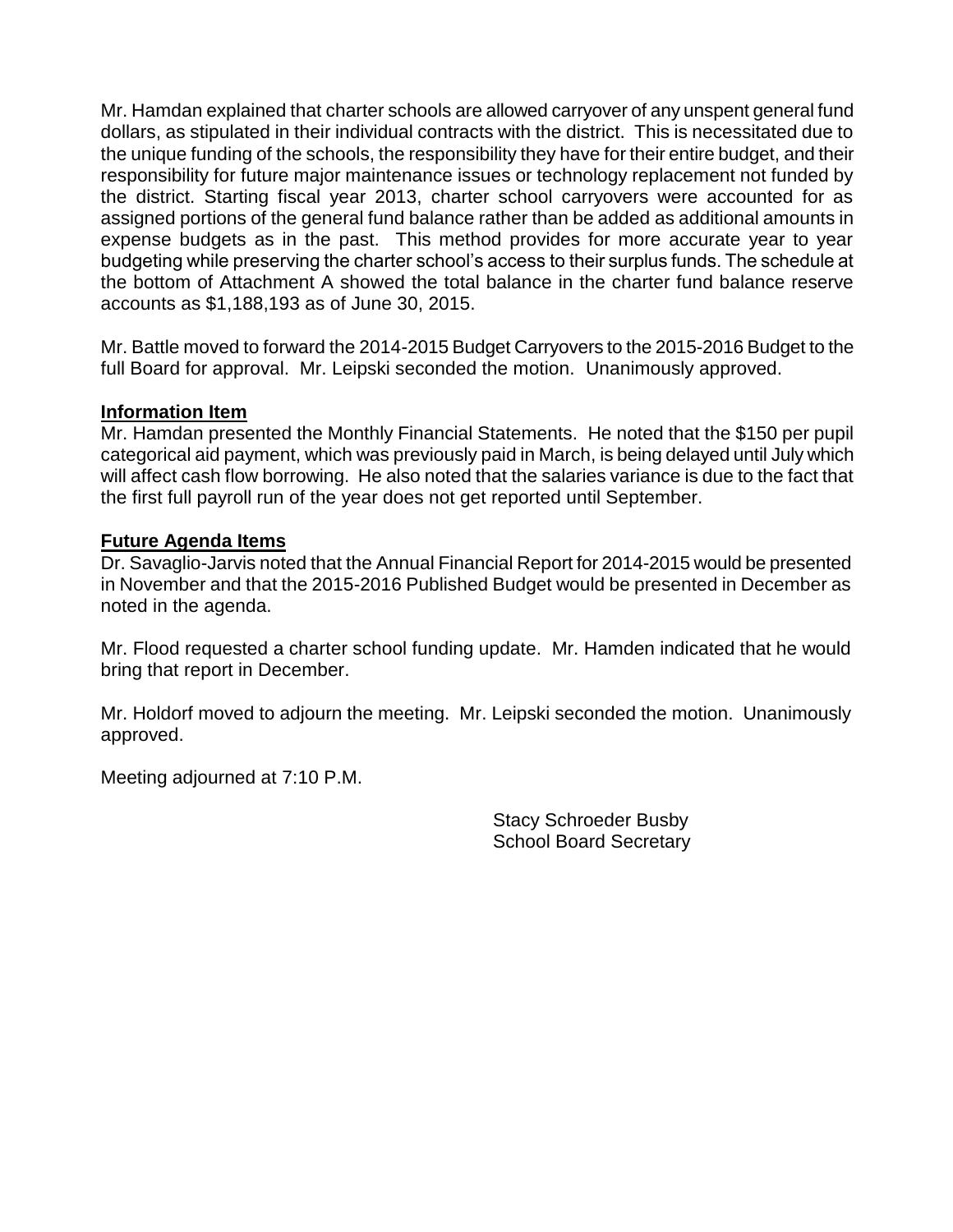

A meeting of the Kenosha Unified Curriculum/Program Committee chaired by Mrs. Snyder was called to order at 7:14 P.M. with the following committee members present: Mr. Wade, Mrs. Karabetsos, Mrs. Santoro, Mrs. Wickersheim, Mrs. GroveMarqui, Mrs. Nielsen, Ms. Riese, Mr. Wojciechowicz, and Mrs. Snyder. Dr. Savaglio-Jarvis was also present. Mr. Kunich was excused.

Mrs. Snyder welcomed new committee members Mrs. GroveMarqui, Mrs. Nielsen, and Ms. Riese and asked for introductions by all committee members.

# **Approval of Minutes – August 11, 2015 Joint Personnel/Policy and Curriculum/Program and August 11, 2015 Curriculum/Program**

Mr. Wade moved to approve the minutes as presented in the agenda. Mrs. Karabetsos seconded the motion. Unanimously approved.

# **Act 55 – Notice of Academic Standards**

Mrs. Julie Housaman, Assistant Superintendent of Teaching and Learning, presented Act 55 – Notice of Academic Standards. She indicated that on July 12, 2015, the Wisconsin 2015-17 State Budget Bill, Act 55, was signed into law which requires the District to provide parents and guardians with notice of the academic standards in mathematics, science, reading and writing, geography and history that have been adopted by the school board and that will be in effect during each school year. She noted that the District's academic standards that will be in effect in these specific content areas along with electronic links to the detailed version of the applicable standards will be provided in the parent notice.

Mrs. Housaman introduced Mr. Che Kearby, Coordinator of Educator Effectiveness and Social Studies; Mrs. Jennifer Lawler, Coordinator of Mathematics; Mrs. Susan Mirsky, Coordinator of English/Language Arts; and Mrs. Christine Pratt, Coordinator of Science; and they gave a live demonstration of "Live Binders" which is the tool provided by the District to the teachers that contains the curriculum information and documents for each of the different content areas.

Mr. Wade moved to forward the annual declaration and parent notice of the District's student academic standards that will be in effect for the 2015-2016 school year to the full board for approval. Mrs. GroveMarqui seconded the motion. Unanimously approved.

## **Information Items**

Mrs. Housaman and Mr. Kirby presented the Civics Exam Requirement. They informed the Committee that the State of Wisconsin's 2015-17 biannual budget includes a provision requiring class of 2017 high school students to pass a civics exam prior to graduation. School districts may develop their own exam, but all questions included on the U.S. naturalization exam must be included on the district-developed exam. Students are allowed to retake the exam until they are able to successfully answer a minimum of 60 out of the 100 questions